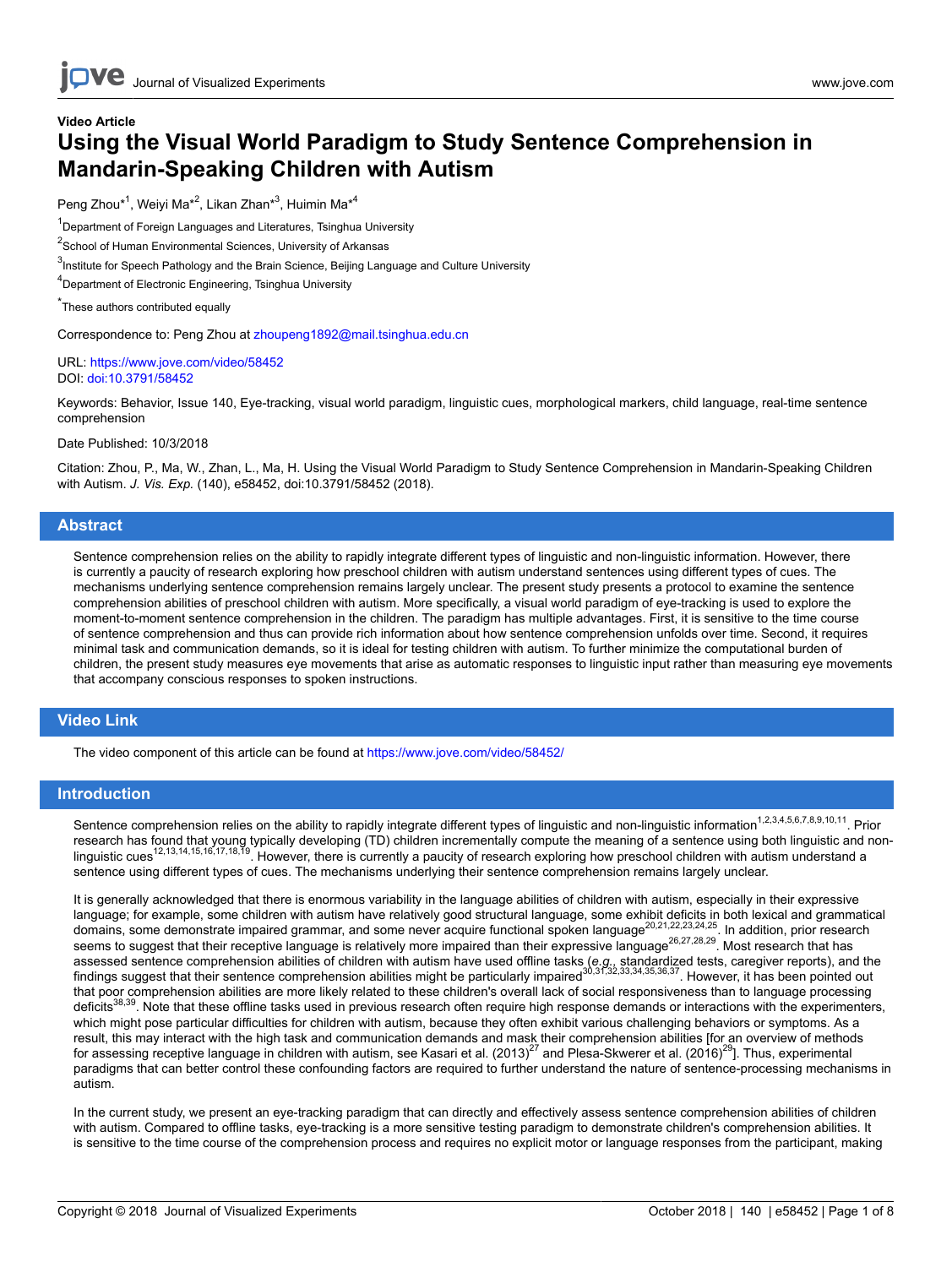it a promising method to study younger children and minimally verbal children with autism. In addition, we record eye movements as automatic responses to linguistic input instead of measuring eye movements that accompany conscious responses to linguistic input.

### **Protocol**

This study has been approved by the Ethics Committee of the School of Medicine at Tsinghua University. Informed consent has been obtained from all individual participants included in the study.

# **1. Participant Screening and Study Preparation**

- 1. Recruit Mandarin-speaking preschool children with autism. NOTE: Their diagnoses should be confirmed by pediatric neurologists at hospitals using DSM-IV-TR<sup>40</sup> or DSM-5<sup>41</sup> and, ideally, the number of participants should be no less than 15. The present study recruited 25 participants with confirmed diagnoses.
- 2. Evaluate each participant independently using gold-standard diagnostic instruments like the Autism Diagnostic Observation Schedule<sup>42</sup>.
- 3. Measure the verbal IQ of participants using the Wechsler Preschool and Primary Scale of Intelligence-IV (CN), a standardized IQ test designed for Mandarin-speaking children between the ages of 2-6 and 6-11 $43$ . NOTE: The verbal IQ scores of the children with autism in the present study were all above 80. They were all high-functioning children with autism.
- 4. Calculate each participant's mean length of utterance (MLU) by dividing the total number of words by the number of utterances in each speech sample. Record 100 utterances for each participant from either their interactions with parents or with teachers. Then, calculate the MLU by dividing the total number of words in each participant's utterances by 100. NOTE: MLU indicates the participant's sentence complexity levels.
- 5. Recruit TD children. Ideally match the TD children to the children with autism for age (TD group 1), MLU (TD group 2), and verbal IQ (TD group 3).

NOTE: The present study recruited 50 TD children (25 boys and 25 girls) from local kindergartens. 25 matched to the children with autism for age and 25 matched to the children with autism for both MLU and verbal IQ.

# **2. Warm-up Session**

1. Invite the participants for a warm-up session before the actual test. Introduce the participant to the research environment and interact with him or her to establish a good rapport.

NOTE: This can be done on the same day as the testing session or organized on a different day. In the warm-up session, two experimenters are typically involved and interact with the participant using toys and props.

# **3. Conditions and Experimental Design**

1. Construct the test stimuli. Create 12 target items, each comprised of a visual stimulus, and two spoken sentences containing the morphological markers BA and BEI, respectively. Construct the spoken sentences using the same structure: morphological marker + noun phrase (NP) + adverb + verb phrase (VP) (see Examples 1a and 1b below).

NOTE: The marker BA indicates that the following NP is the recipient of the holding event (see 2a), and BEI indicates that the following NP is the initiator of the event (see 2b). The subject NP of a sentence in Mandarin can often be omitted when the referent of the NP is contextually available.

### **Example:**

- (1) a. **BA** shizi qingqingdi bao-le qilai.
	- **BA** lion gently hold up
	- Meaning: Someone gently holds the lion.
	- b. **BEI** shizi qingqingdi bao-le qilai. **BEI** lion gently hold up
	- Meaning: Someone is gently held by the lion.
- $(2)$  a. BA +  $[NP]$ <sub>Recipient</sub>
	- $b.$  BEI + [NP]<sub>Initiator</sub>
	- 1. Use Pixelmator (or another image editor) to create visual images. Open Pixelmator. Click on the Pixelmator icon. Create a visual image from a template. Click **Show Details** in the template chooser. Double-click the template to open it. Adjust the width, height, resolution, and color depth from the pop-up menus. Enter the relevant parameters. Click **OK**.
	- 2. Use Praat (or another audio editor) to construct spoken sentences. Set up the microphone. Open Praat. Click on the Praat icon. Select **Record Mono sound** from the **New** menu. Set the recording conditions by clicking the sample rate option of **44100**. Click the **Record** button.
	- 3. Record the spoken sentences by asking a native Beijing Mandarin-speaker to produce the sentences in a child-directed manner. Save the recordings by clicking **Save**.

NOTE: Typically, 12 to 16 target items are constructed for sentence comprehension studies with children. Test stimuli can be created using other image and audio editors for a visual world study.

2. Construct visual images, each containing two pictures. The two pictures depict the same event involving the same characters. Reverse the event roles (initiator or recipient) of the two characters in the two pictures. Make one picture compatible with the construction containing BA (BA-target event) and one with the construction containing BEI (BEI-target event). An example is provided in **Figure 1**. NOTE: This figure has been reprinted with permission from Zhou and Ma (2018) .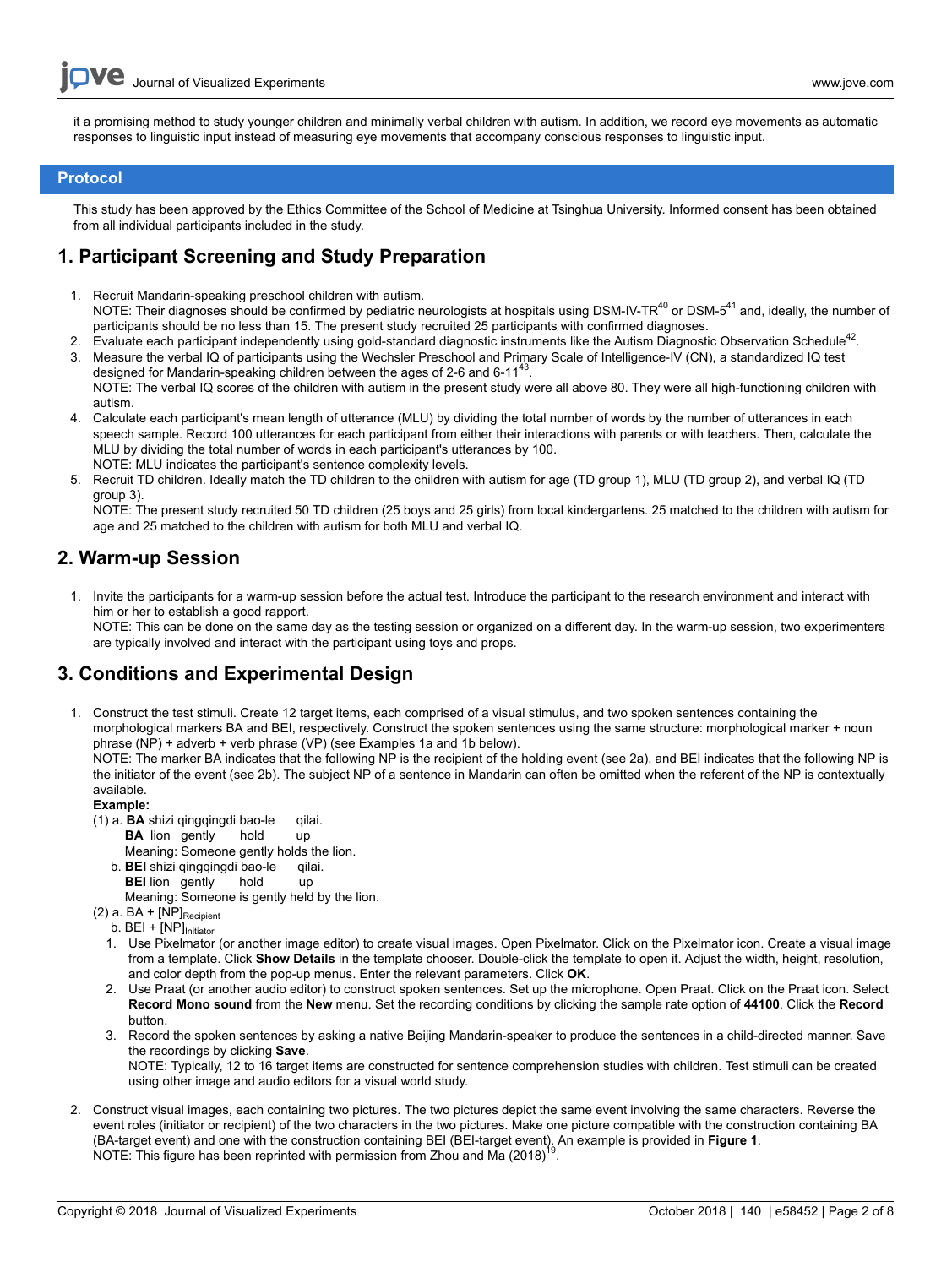3. Counterbalance and randomization: divide the target trials into two experimental lists, with a participant seeing each visual stimulus but listening to only one of the recorded sentences for the stimulus. Counterbalance the spoken sentences containing BA and BEI across the two experimental lists, with 6 constructions containing BA and 6 containing BEI. Add 12 filler items to each experimental list and arrange the target and filler trials in a random order. Randomly assign the participants to the two lists.

# **4. Experimental Procedure**

- 1. Eye-tracking procedure.
	- 1. Invite the participants to sit comfortably in front of the display monitor of the remote eye tracker. Set the distance between the participants' eyes and the monitor around 60 cm. Perform the standard calibration and validation procedures by asking the participants to fixate on a grid of five fixation targets in random succession.
	- 2. Present the participants with a spoken sentence while they are seeing a visual image, as done in the standard visual world paradigm<sup>10,44</sup>. Use the monocular eye-tracking option by tracking the eye that is on the same side as the illuminator of the eye tracker. Record the participant's eye movements using the eye tracker. NOTE: The eye tracker used in the present study allows remote eye-tracking with a sampling rate of 500 Hz.
- 2. Testing and measuring.
	- 1. Test the participants individually. Simply tell the participants to listen to the spoken sentences while they are viewing the pictures. Ask one experimenter to monitor the participant on the computer and one to stand behind the participant and gently rest her hands on the participant's shoulders to minimize the participant's sudden movements.
	- 2. Measure the participant's eye movements that arise as automatic responses to the linguistic input using the eye tracker. NOTE: The task does not ask participants to make any conscious judgments about the spoken sentences to minimize their computational burden. The eye tracker automatically records the eye movements.
	- 3. Monitoring during the test: use the live viewer mode on the computer screen, exhibited by the eye tracker during the test, to observe the participant's looking behavior. Ask the experimenter who monitors data collection via the live viewer mode to signal to the experimenter who stands behind the participant to reorient the participant if his or her eye gaze wanders off the computer screen.

# **5. Data Treatment and Analysis**

1. Code the participants' fixations in two interest areas. Use Data Viewer to draw the two interest areas: BA-target event area and BEI-target event area (see **Figure 1**). Open Data Viewer. Select one of the interest area shape icons on the tool bar. Use the mouse to drag a box around the region you want to define as an interest area. Save the interest area in the Interest Area Set folder. Apply the interest area to other visual images.

NOTE: The depicted event in the upper panel of **Figure 1** matches the BA-construction, hence the BA-target event, and the event depicted in the lower panel matches **Figure 1b**, hence the BEI-target event. The software used for data coding is Data Viewer, which comes with the eye tracker used in the study. Other data analysis software is also available.

- 2. Analyze the eye gaze patterns using Data Viewer.
	- 1. Open Data Viewer. Choose the sample report function from the menu to set the time windows for analysis (*e.g.,* every 200 ms for the time window in the present study). Use the same function to time lock the fixation proportions in the interest areas to the onset of the marker for each trial. Export the raw data into an excel file using the export function from the menu.
	- 2. Use the excel functions to average the fixation proportions following the onset of the marker for each area. Use the excel functions to compute the fixation proportions in each time window of 200 ms over a period of 5200 ms (the mean length of the target sentences + 200 ms) from the onset of the marker for the two areas. Apply linear mixed-effects models to the eye movement data, detailed in Representative Results below.

NOTE: The use of 200 ms as a time window is based on the standard procedure for analyzing child eye gaze data in the<br>literature<sup>12,13,18,19,45,46,47</sup>, and it is generally assumed that it takes about 200 ms to observe the e , and it is generally assumed that it takes about 200 ms to observe the effects of linguistic markers on eye movements<sup>48</sup>.

### **Representative Results**

The present study uses minimal pairs as in Examples 1a and 1b to investigate if and how fast children with autism can use event information encoded in two morphological markers during real-time sentence comprehension. It was predicted that if they are able to rapidly and effectively use event information in the two markers during real-time sentence comprehension, then they should look more at the BA-target event when hearing BA than when hearing BEI. Also, they should fixate more on the BEI-target event after listening to BEI than after listening to BA.

The comparison between 5-year-olds with autism and their age-matched TD peers is presented in the representative results. **Figure 2** shows the average fixation proportions of the TD 5-year-olds on the BA-target event (Panel A) and BEI-target event (Panel B) in the two conditions. **Figure 3** summarizes the average fixation proportions of the 5-year-olds with autism.

The figures show that the autism group displayed eye movement patterns similar to the age-matched TD group. Both groups exhibited more fixations on the BA-target event when hearing BA than when hearing BEI, occurring after onset of the object NP and before onset of the adverb. To be specific, the effect occurred in the TD group during the window between 1400 and 1600 ms (**Figure 2**), whereas the effect occurred in the autism group during the window between 1800 and 2000 ms (**Figure 3**). By contrast, an opposite eye movement pattern was found in the BEItarget event for both groups: more fixations on the BEI-target event were observed when hearing BEI than when hearing BA, again occurring after onset of the object NP and prior to onset of the adverb.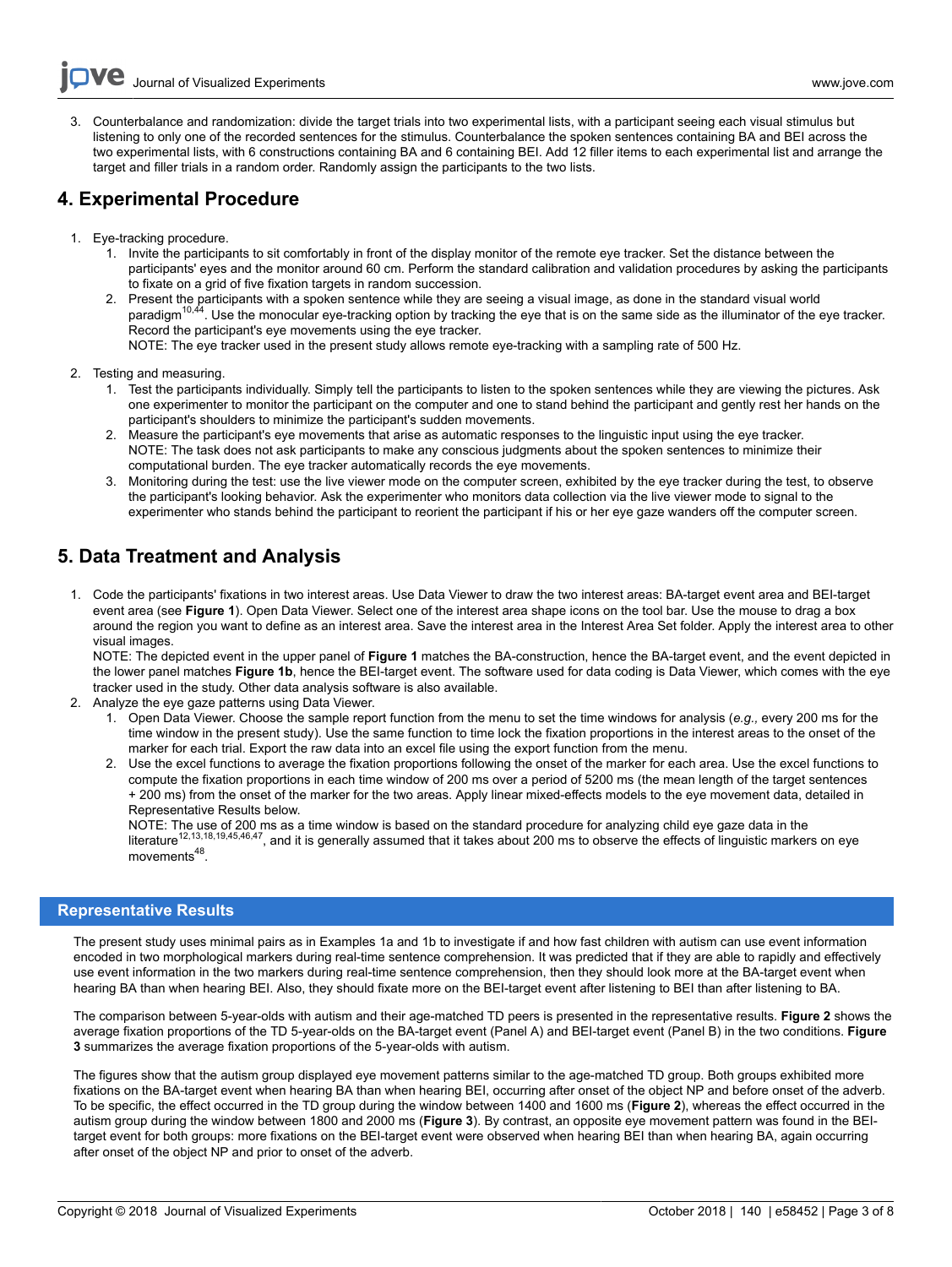Fixation proportions were then transformed using the empirical logit formula<sup>49</sup>: *probability* = ln[(y+0.5)/(n-y+0.5)], where y is the number of fixations on the areas of interest during a particular temporal bin and *n* is the total number of fixations in that temporal bin. Linear mixed-effects models were then fitted to the transformed data. Statistical models were computed for the two groups separately based on their fixations in the two interest areas in the critical time windows, where time and marker type (BA versus BEI) were treated as fixed effects. Random intercepts and slopes were included for both participants and items<sup>50</sup>. The fitting process was conducted via functions lmer from package lme4 (v1.1-12)<sup>51</sup> of the R (v3.2.5) software environment<sup>52</sup>. A Wald test was then used to compute p-values for each fixed effect.

The model results for the TD 5-year-olds in the two interest areas: in the BA-target event area, hearing BA caused the TD children to look significantly at this event more than when hearing BEI (*β*= 0.54, *p* < .001). In addition, there was a significant interaction between marker type and time ( $β = 0.33$ ,  $p < .001$ ), indicating that the probability of fixating on the BA-target event increased over time after the onset of BA. However, the TD children exhibited an opposite eye movement pattern in the BEI-target event area. Hearing BEI triggered more fixations on the BEItarget event than hearing BA (*β*= -0.60, *p* < .001). Again, there was a significant interaction between marker type and time (*β*= -0.21, *p* < .001), suggesting that the TD group's tendency to look at the BEI-target event declined over time after the onset of BA.

The model results for the 5-year-olds with autism in the two interest areas: the autism group showed similar eye movement patterns. Hearing BA triggered more fixations on the BA-target event than hearing BEI (*β*= 0.50, *p* < .001). Hearing BEI triggered more looks at the BEI-target event than hearing BA (*β*= -0.54, *p* < .001). Like the TD group, the autism group exhibited significant interactions in both interest areas. In both the BAtarget and the BEI-target event areas, the children with autism displayed a significant interaction between marker type and time (*β*= 0.15, *p* < .01 in the BA-target event area; *β*= -0.16, *p* < .01 in the BEI-target event area).

Overall, the eye patterns exhibited by the 5-year-olds with autism provide evidence that they were able to use the event information encoded in two morphological markers rapidly and effectively during real-time sentence comprehension. The results show that the recorded eye movements as automatic responses to the linguistic input are sensitive measures of sentence comprehension abilities in both TD children and children with autism.



**BEI-Target Event** 

**Figure 1: Example visual image.** (A) Indicates a BA-target event. (B) Represents a BEI-target event. This figure has been reprinted with permission from Zhou and Ma (2018)<sup>19</sup>. [Please click here to view a larger version of this figure.](https://www.jove.com/files/ftp_upload/58452/58452fig1large.jpg)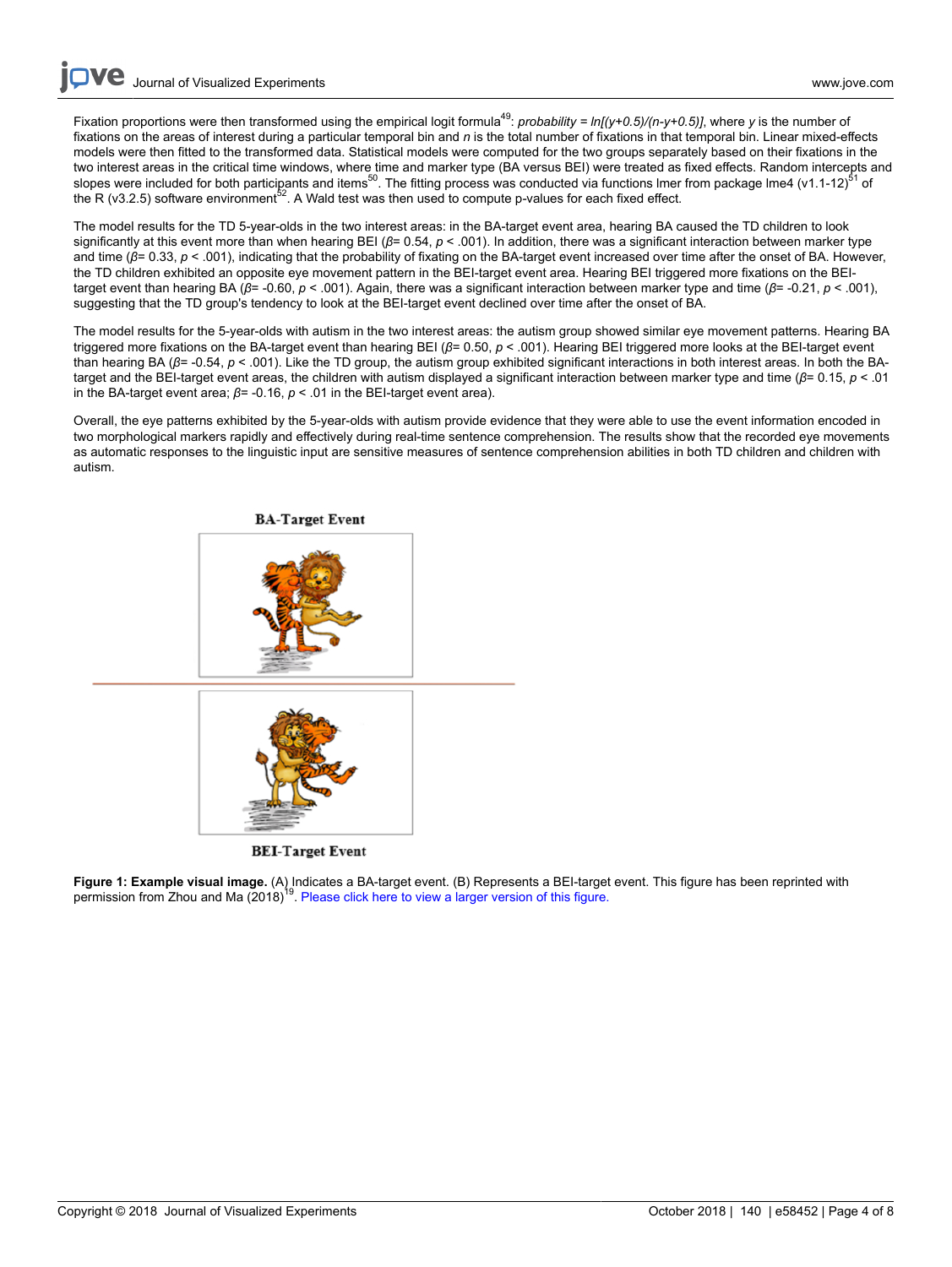



Figure 2: Average fixation proportions from marker onset in both conditions in TD 5-year-olds. (A) Shows the fixation proportions on the BA-target event. (B) Illustrates the fixation proportions on the BEI-target event. [Please click here to view a larger version of this figure.](https://www.jove.com/files/ftp_upload/58452/58452fig2large.jpg)



**Figure 3**. **Average fixation proportions from marker onset in both conditions in 5-year-olds with autism.** (A) Shows the fixation proportions on the BA-target event. (B) Illustrates the fixation proportions on the BEI-target event. [Please click here to view a larger version of](https://www.jove.com/files/ftp_upload/58452/58452fig3large.jpg) [this figure.](https://www.jove.com/files/ftp_upload/58452/58452fig3large.jpg)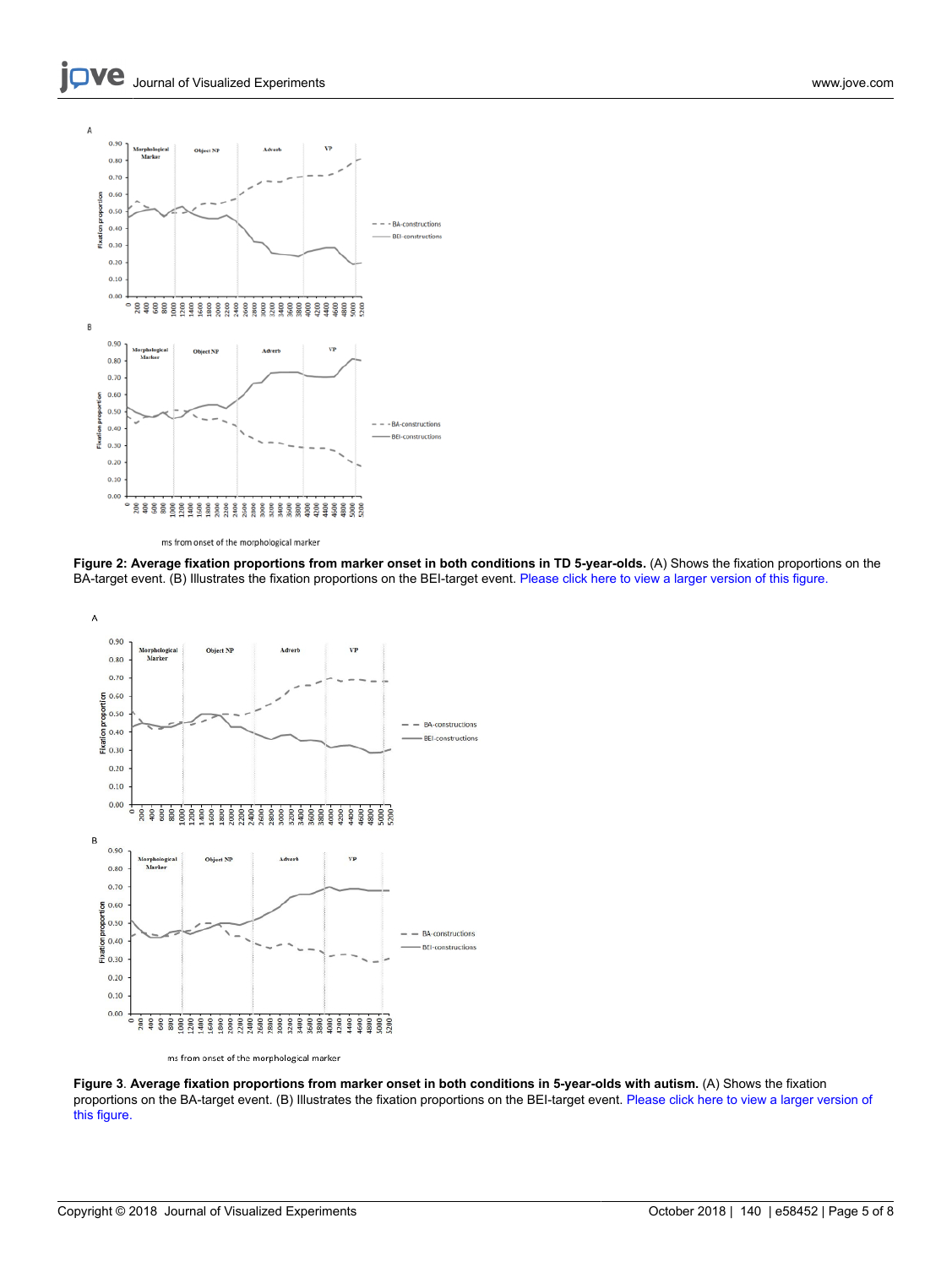### **Discussion**

In the current study, we present an eye-tracking paradigm that can directly and effectively assess the sentence comprehension abilities of children with autism. We found that 5-year-old children with autism, like their age-matched TD peers, exhibited eye gaze patterns that reflect effective and rapid use of linguistic cues during real-time sentence comprehension.

The findings provide evidence that eye-tracking (in particular, the visual world paradigm) is a sensitive measure of real-time sentence comprehension in children with autism. Compared to offline methods, the paradigm has several advantages. First, it is sensitive to the time course of sentence comprehension. Second, it minimizes the task and communication demands involved, thus is a better-suited method that can be used with children exhibiting challenging behavioral features. Third, it simply records eye movements as automatic responses to linguistic input without asking participants to provide conscious judgments about the input, significantly reducing the computational burden of the participants.

The visual world paradigm is based on a linking assumption that eye movements in the visual world are synchronized to the real-time processing of concurrent linguistic stimuli. Thus, an effective language comprehension study using the visual world paradigm requires a close mapping between eye gaze patterns in the visual world and referential processing of the spoken language. To ensure a close mapping between the two, it is important to first design the visual stimuli in a way so that eye movements in the visual images reflect only the processes underlying comprehension of the spoken language, and that other factors that may affect participants' eye movements are well-controlled. Second, it is important to time-lock participants' eye movements to the onset of a critical linguistic marker in the spoken language, and to make sure that each element and boundaries of the spoken language elements can be clearly identified for later analyses.

The visual world paradigm has been used successfully to test TD children's language abilities. The present study explored the potential of conducting visual world studies on language comprehension in preschool children with autism. As discussed, these findings provide evidence for the validity and sensitivity of the paradigm in testing linguistic knowledge in children with autism. The findings also invite us to rethink questions surrounding the language comprehension abilities of children with autism. As discussed, previous research seems to suggest that the sentence comprehension abilities of children with autism might be severely impaired; however, as noted by Kasari et al.<sup>27</sup> and Plesa-Skwerer et al.<sup>29</sup> , it is often difficult to evaluate the comprehension abilities of children with autism using traditional methods like standardized tests or other offline tasks, because these tasks require high response demands or interactions with the experimenters; as a result, this might pose particular difficulties for children with autism. Using the visual world paradigm, the present study shows for the first time that when minimal task and communication demands are involved, young children with autism are able to use linguistic cues effectively and rapidly during real-time sentence comprehension. Their sentence comprehension abilities are far better than has been suggested by previous research. The findings also provide evidence that poor comprehension performance of children with autism in past research is perhaps due to a lack of social responsiveness and the high task and communication demands involved in these traditional tasks.

The visual world paradigm can be systematically applied to establish eye gaze patterns associated with language processing in autism, which will help us better understand the nature of sentence processing mechanisms in autism as well as help to identify early clinical markers for autism.

#### **Disclosures**

The authors have nothing to disclose.

#### **Acknowledgements**

This work was funded by the National Social Science Foundation of China [16BYY076] to Peng Zhou and the Science Foundation of Beijing Language and Cultural University under the Fundamental Research Funds for the Central Universities [15YJ050003]. The authors are grateful to the children, parents, and teachers at the Enqi Autism Platform and Taolifangyuan Kindergarten in Beijing, China, for their support in running the study.

### **References**

- 1. Altmann, G. T., Kamide, Y. Incremental interpretation at verbs: Restricting the domain of subsequent reference. *Cognition.* **73** (3), 247-264 (1999).
- 2. Altmann, G. T., Kamide, Y. The real-time mediation of visual attention by language and world knowledge: Linking anticipatory (and other) eye movements to linguistic processing. *Journal of Memory and Language.* **57** (4), 502-518 (2007).
- 3. DeLong, K. A., Urbach, T. P., Kutas, M. Probabilistic word pre-activation during language comprehension inferred from electrical brain activity. *Nature neuroscience.* **8** (8), 1117-1121 (2005).
- 4. Kamide, Y., Altmann, G. T., Haywood, S. L. The time-course of prediction in incremental sentence processing: Evidence from anticipatory eye movements. *Journal of Memory and Language.* **49** (1), 133-156 (2003).
- 5. Knoeferle, P., Crocker, M. W., Scheepers, C., Pickering, M. J. The influence of the immediate visual context on incremental thematic roleassignment: Evidence from eye-movements in depicted events. *Cognition.* **95** (1), 95-127 (2005).
- 6. Knoeferle, P., Kreysa, H. Can speaker gaze modulate syntactic structuring and thematic role assignment during spoken sentence comprehension? *Frontiers in Psychology.* **3**, 538 (2012).
- 7. Knoeferle, P., Urbach, T. P., Kutas, M. Comprehending how visual context influences incremental sentence processing: Insights from ERPs and picture-sentence verification. *Psychophysiology.* **48** (4), 495-506 (2011).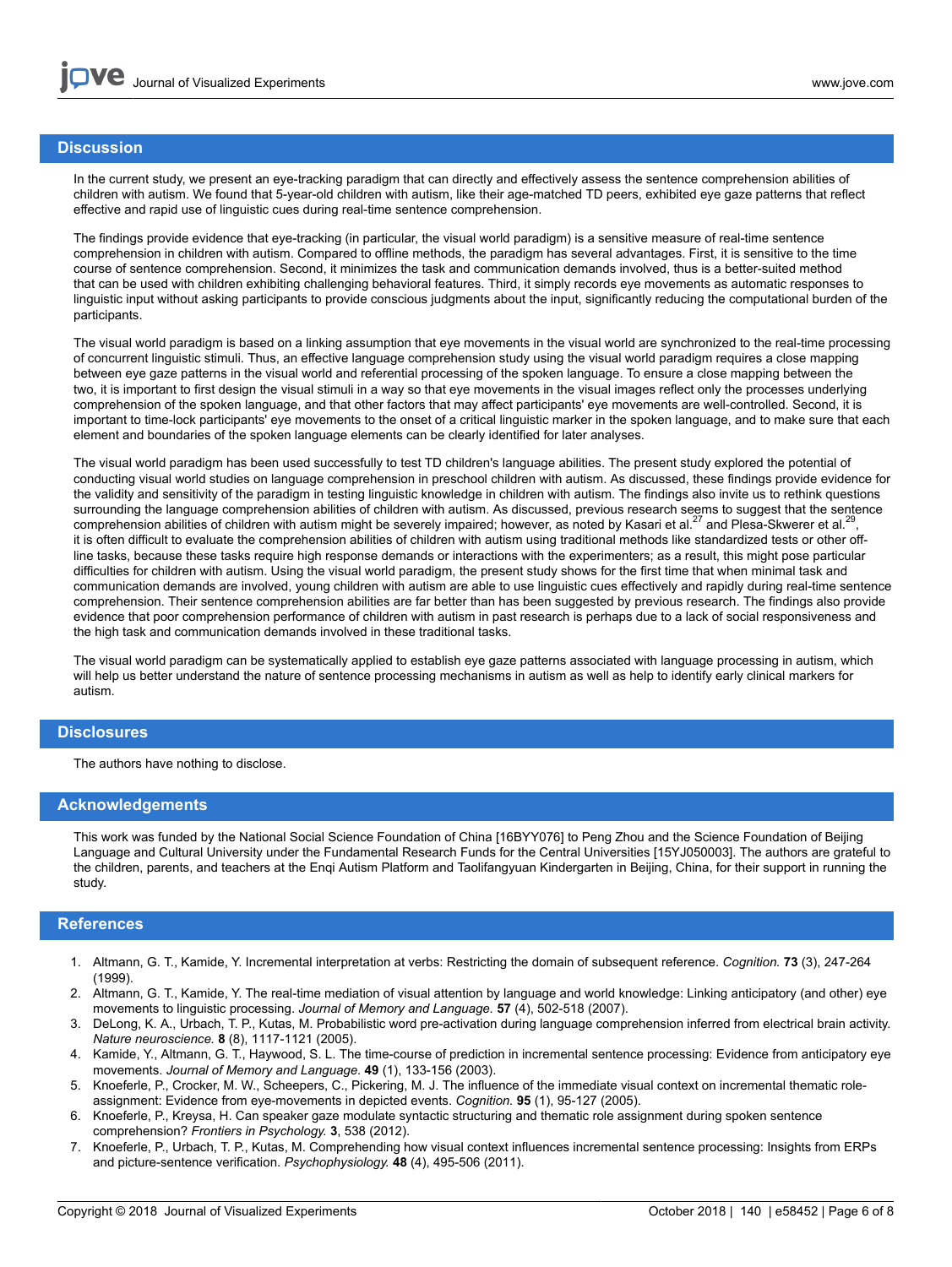- 8. Pickering, M. J., Traxler, M. J., Crocker, M. W. Ambiguity resolution in sentence processing: Evidence against frequency-based accounts. *Journal of Memory and Language.* **43** (3), 447-475 (2000).
- 9. Staub, A., Clifton, C. Syntactic prediction in language comprehension: Evidence from *either... or. Journal of Experimental Psychology: Learning, Memory, and Cognition.* **32** (2), 425-436 (2006).
- 10. Tanenhaus, M., Spivey-Knowlton, M., Eberhard, K., Sedivy, J. Integration of visual and linguistic information in spoken language comprehension. *Science.* **268** (5217), 1632-1634 (1995).
- 11. Van Berkum, J. J., Brown, C. M., Zwitserlood, P., Kooijman, V., Hagoort, P. Anticipating upcoming words in discourse: Evidence from ERPs and reading times. *Journal of Experimental Psychology: Learning, Memory, and Cognition.* **31** (3), 443-467 (2005).
- 12. Choi, Y., Trueswell, J. C. Children's (in) ability to recover from garden paths in a verb-final language: Evidence for developing control in sentence processing. *Journal of Experimental Child Psychology.* **106** (1), 41-61 (2010).
- 13. Huang, Y., Zheng, X., Meng, X., Snedeker, J. Children's assignment of grammatical roles in the online processing of Mandarin passive sentences. *Journal of Memory and Language.* **69** (4), 589-606 (2013).
- 14. Lew-Williams, C., Fernald, A. Young children learning Spanish make rapid use of grammatical gender in spoken word recognition. *Psychological Science.* **18** (3), 193-198 (2007).
- 15. Sekerina, I. A., Trueswell, J. C. Interactive processing of contrastive expressions by Russian children. *First Language.* **32** (1-2), 63-87 (2012).
- 16. Trueswell, J. C., Sekerina, I., Hill, N. M., Logrip, M. L. The kindergarten-path effect: Studying on-line sentence processing in young children. *Cognition.* **73** (2), 89-134 (1999).
- 17. Van Heugten, M., Shi, R. French-learning toddlers use gender information on determiners during word recognition. *Developmental Science.* **12** (3), 419-425 (2009).
- 18. Zhou, P., Crain, S., Zhan, L. Grammatical aspect and event recognition in children's online sentence comprehension. *Cognition.* **133** (1), 262-276 (2014).
- 19. Zhou, P., Ma, W. Children's use of morphological cues in real-time event representation. *Journal of Psycholinguistic Research.* **47** (1), 241-260 (2018).
- 20. Eigsti, I. M., Bennetto, L., Dadlani, M. B. Beyond pragmatics: Morphosyntactic development in autism. *Journal of Autism and Developmental Disorders.* **37** (6), 1007-1023 (2007).
- 21. Kjelgaard, M. M., Tager-Flusberg, H. An investigation of language impairment in autism: Implications for genetic subgroups. *Language and Cognitive Processes.* **16** (2-3), 287-308 (2001).
- 22. Tager-Flusberg, H. Risk factors associated with language in autism spectrum disorder: clues to underlying mechanisms. *Journal of Speech, Language, and Hearing Research.* **59** (1), 143-154 (2016).
- 23. Tager-Flusberg, H., Kasari, C. Minimally verbal school-aged children with autism spectrum disorder: the neglected end of the spectrum. *Autism Research.* **6** (6), 468-478 (2013).
- 24. Tek, S., Mesite, L., Fein, D., Naigles, L. Longitudinal analyses of expressive language development reveal two distinct language profiles among young children with autism spectrum disorders. *Journal of Autism and Developmental Disorders.* **44** (1), 75-89 (2014).
- 25. Wittke, K., Mastergeorge, A. M., Ozonoff, S., Rogers, S. J., Naigles, L. R. Grammatical language impairment in autism spectrum disorder: Exploring language phenotypes beyond standardized testing. *Frontiers in Psychology.* **8**, 532 (2017).
- 26. Hudry, K., Leadbitter, K., Temple, K., Slonims, V., McConachie, H., Aldred, C., et al. Preschoolers with autism show greater impairment in receptive compared with expressive language abilities. *International Journal of Language & Communication Disorders.* **45** (6), 681-690 (2010).
- 27. Kasari, C., Brady, N., Lord, C., Tager-Flusberg, H. Assessing the minimally verbal school-aged child with autism spectrum disorder. *Autism Research.* **6** (6), 479-493 (2013).
- 28. Luyster, R. J., Kadlec, M. B., Carter, A., Tager-Flusberg, H. Language assessment and development in toddlers with autism spectrum disorders. *Journal of Autism and Developmental Disorders.* **38** (8), 1426-1438 (2008).
- 29. Plesa-Skwerer, D., Jordan, S.E., Brukilacchio, B.H. Tager-Flusberg, H. Comparing methods for assessing receptive language skills in minimally verbal children and adolescents with Autism Spectrum Disorders. *Autism.* **20** (5), 591-604 (2016).
- 30. Boucher, J. Research review: Structural language in autism spectrum disorder-characteristics and causes. *Journal of Child Psychology and Psychiatry.* **53** (3), 219-233 (2012).
- 31. Eigsti, I. M., de Marchena, A. B., Schuh, J. M., Kelley, E. Language acquisition in autism spectrum disorders: A developmental review. *Research in Autism Spectrum Disorders.* **5** (2), 681-691 (2011).
- 32. Howlin, P. Outcome in high-functioning adults with autism with and without early language delays: Implications for the differentiation between autism and Asperger syndrome. *Journal of Autism and Developmental Disorders.* **33** (1), 3-13 (2003).
- 33. Koning, C., Magill-Evans, J. Social and language skills in adolescent boys with Asperger syndrome. *Autism: The International Journal of Research and Practice.* **5** (1), 23-36 (2001).
- 34. Kover, S. T., Haebig, E., Oakes, A., McDuffie, A., Hagerman, R. J., Abbeduto, L. Sentence comprehension in boys with autism spectrum disorder. *American Journal of Speech-Language Pathology.* **23** (3), 385-394 (2004).
- 35. Perovic, A., Modyanova, N., Wexler, K. Comprehension of reflexive and personal pronouns in children with autism: A syntactic or pragmatic deficit? *Applied Psycholinguistics.* **34** (4), 813-835 (2013).
- 36. Rapin, I., Dunn, M. Update on the language disorders of individuals on the autistic spectrum. *Brain Development.* **25** (3), 166-172 (2003).
- 37. Tager-Flusberg, H. Sentence comprehension in autistic children. *Applied Psycholinguistics.* **2** (1), 5-24 (1981).
- 38. Rutter, M., Maywood, L., Howlin, P. Language delay and social development. In: *Specific speech and language disorders in children: Correlates, characteristics, and outcomes.* Fletcher, P., & Hall, D., eds., London: Whurr. (1992).
- 39. Tager-Flusberg, H. The challenge of studying language development in autism. In: *Methods for studying language production.* Menn L., & Ratner N. B., eds., Mahwah, NJ: Erlbaum. (2000).
- 40. American Psychiatric Association. Diagnostic and statistical manual of mental disorders, 4th edition, text revision (DSM-IV-TR). American Psychiatric Association. Washington, DC. (2000).
- 41. American Psychiatric Association. *Diagnostic and statistical manual of mental disorders, 5th edition (DSM-5).* American Psychiatric Association. Washington, DC. (2013).
- 42. Lord, C., Rutter, M., DiLavore, P. C., Risi, S. *Autism diagnostic observation schedule.* Western Psychological Services. Los Angeles, CA. (1999).
- 43. Li, Y., Zhu, J. *Wechsler Preschool and Primary Scale of Intelligence™-IV (CN) [WPPSI-IV (CN)].* Zhuhai King-may Psychological Measurement Technology Development Co., Ltd. Zhuhai. (2014).